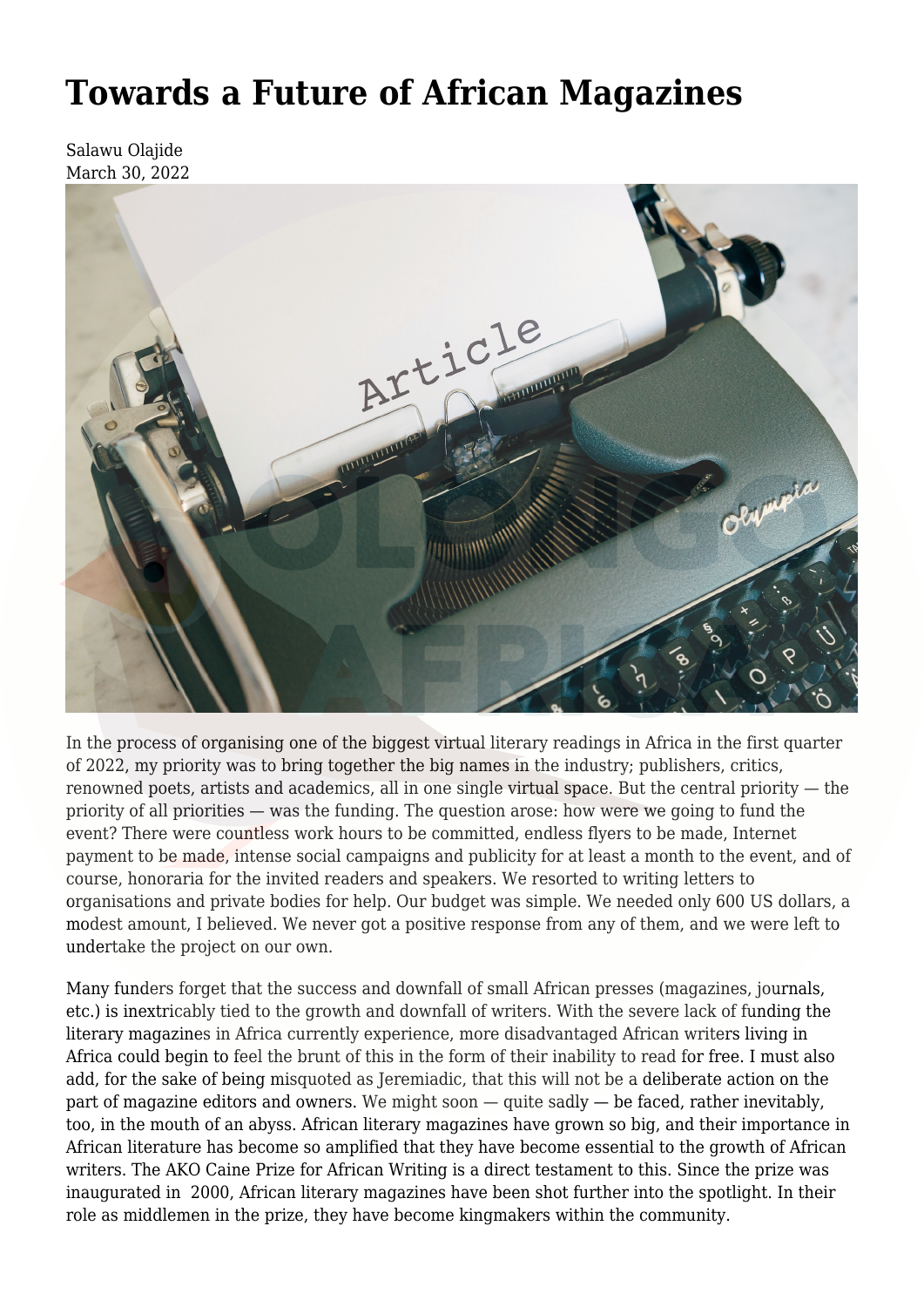Since Leila Aboulela won the prize in 2000, the place of African literary magazines have become quintessential to the growth of African writers. African magazines now have a pride of place within the larger literary world. In a World Arts Agency-powered [interview](https://www.praxismagonline.com/in-conversation-with-nzube-nlebedim-by-michael-chiedoziem-chukwudera/) published last year in Praxis Magazine Online, hosted by Michael Chiedoziem Chukwudera, I mentioned, and I quote again here, "There's an incredible amount of punch power small presses have, even against bigger presses. One of the advantages of small presses where magazines and journals fall under, especially electronic magazines, is its reach towards the younger and mainstream audience that usually do not have the wherewithal to buy books. It's also helpful since magazines publish shorter pieces that are easier to read, and at the same time push forward the writers to the public eye."

The extent, hence, to which the African literary magazine industry is funded for the work they do is too limited. Is it not a thing to mourn over when kingmakers have become beggars, and worse still, ones to be shunned?

Anthony Ademiluyi, a freelance journalist in Lagos, advises publishers, "Look at the curriculum of African literature in foreign universities. Do an analysis of their works and put it behind a pay or firewall. Students will pay a token to access it. Creativity is the name of the game."

While this could be a viable income source, how many readers in Africa are financially capable of breaking through those firewalls?

Lack of funding is an unfortunate scenario that has bedeviled a great number of African literary magazines and companies like ours, too. Save for a number of magazines such as *Omenana*, *Agbowo*, *Olongo Africa*, *Isele magazine*, and others who pay, the many others do not. Quite interestingly, the problem is not exclusive to the African continent. In October 2021, popular American magazine, The Believer, [announced](https://www.unlv.edu/announcement/black-mountain-institute-realigning-outreach-initiatives) a shut down due to what they described as stemming from, "…the financial impact of the COVID-19 pandemic." They had been around and active for 19 years. One of the magazine's funders, Jennifer Keene, noted that, "Print publications in general have been facing increasing headwinds in recent years, which makes them a financially challenging endeavor."

Likewise, in Nigeria, Dami Ajayi, co-founder of Saraba Magazine, decried the situation African literary magazines find themselves in, commenting that, "The cost of running Saraba comes from our own pockets so we are unable to pay our writers, and it is a labour of love for both writers and editors."

Troy Onyango and Ukamaka Olisakwe, founding editors of *[Lolwe](https://twitter.com/TroyOnyango/status/1491770265663062022?t=Vf1mDnRUjMwW1ULP0idS1Q&s=19)* (Kenya) and *[Isele](https://twitter.com/MsOlisakwe/status/1455196203927355395?t=wxzlraYgQsEBSBn7s4tJew&s=19)* (Nigeria) respectively, have been seen to put out tweets (links above) asking for supporters to their magazines and projects. However, only little to no responses are gathered, and the struggle continues. The ultimate choice of each literary magazine founder has then become to fund their projects internally, or close shop. The longevity of this stifling practice might soon have clapbacks on the writers who contribute to the magazines, and the readers who read them. This has already begun to take effect.

The central purpose of virtual publishing should be to publish and promote art without charging money from readers and contributors. However, with the crippling rate of insufficiency in funds and the consequent rise in maintenance costs for these magazines, many have resorted to putting firewalls in place. Readers are now expected to pay a fee to read the works published in these journals and magazines. One such journal is *[The](https://republic.com.ng/#) [Republic](https://republic.com.ng/#)*, an African-centric magazine publishing quality works of "serious journalism," art criticism and literature. Readers are asked to pay a stipend of \$1.99 for a monthly subscription. A small fee, yet, amazingly, many African readers are unable to afford it. With this source of funding, *The Republic* is able to pay writers for some of their works published in the magazine. A Nigerian writer and editor, Carl Terver, once expressed his shock that *Literary Hub, despite its clout and reputation, was not behind a firewall. He should not have been*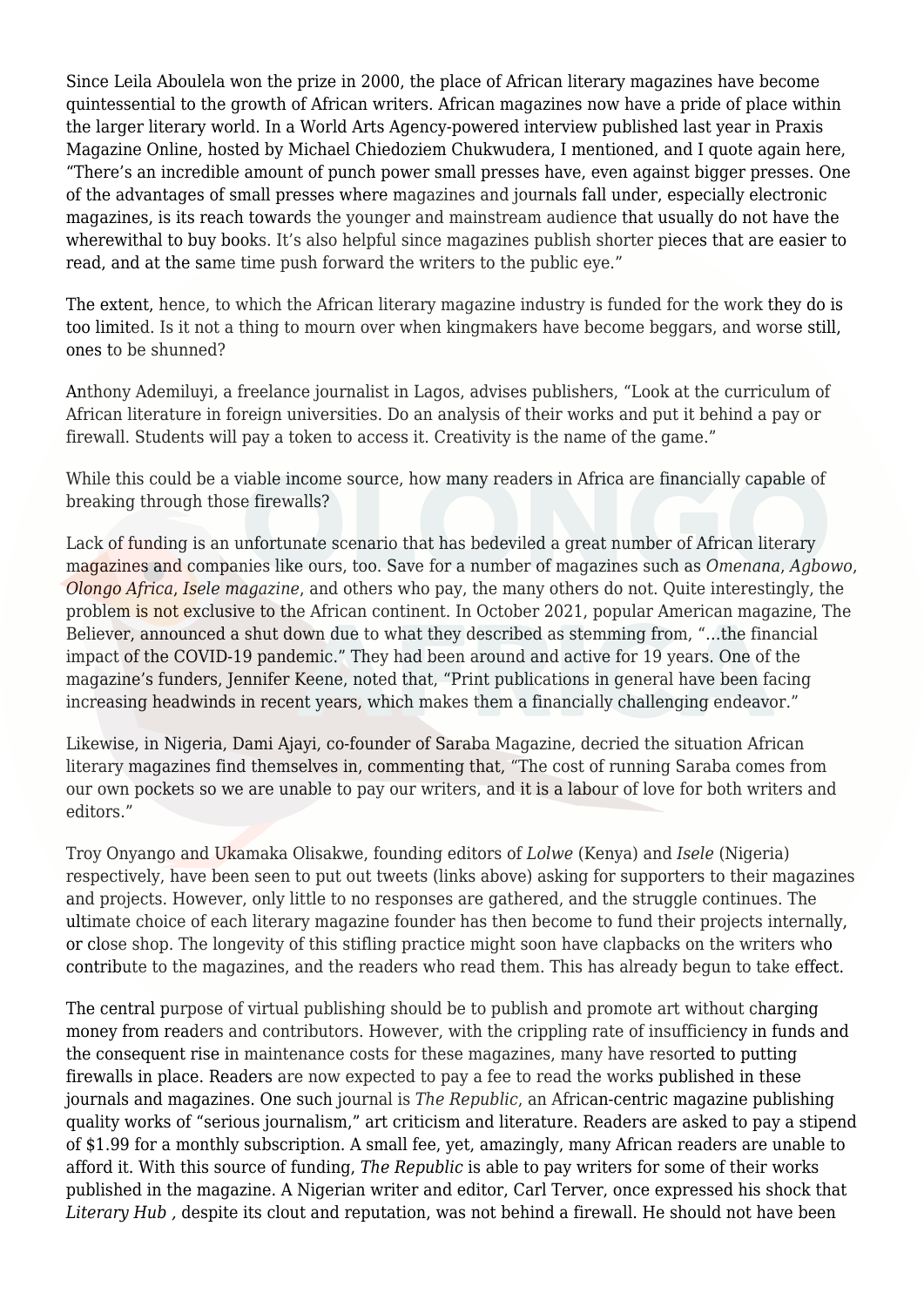surprised. A cursory look at the magazine's "About" page shows an almost innumerable list of partners and funders. The same goes for other vintage magazines such as *New York Times, Granta, The New Yorker*, and others who are, not so surprisingly Western-based. This suggests that it is an African problem, even though some Western-based magazines solicit entry fees to their publications. Although the *NYT* has most of its content hidden behind a firewall, it pays a modest royalty to its writers. But this is only because it is not only funded but earns from print and online subscriptions, with its far reach and staggering reputation. But this is not the case for Africa where its people live below the poverty line and most cannot pay for these subscriptions to read.

African literary magazinery is in a state of financial shock, and only an intervention can rescue it. The lack of financial support African literary magazines get from literary donors and organisations is very low, or non-existent. When asked once — while organising the earlier described literary event — whether I would be willing to "task" contributing writers to pay to get published and so earn money, my response was simple, fuelled not so much from a very stoic place (we badly needed money), but from a resolution I made in the beginning when I set up the magazine: "No, the mission is to pay writers and give them a space to be known, not to charge them to be published." The argument went on for longer, but my decision could not be unmade. There was no need asking writers to pay. Writers in Africa only deserve to be paid. Moreover, the chances that writers would pay money to a literary magazine, however established, to be published, was somewhat unthinkable. For a developing nation like Nigeria, especially with its majority of young, up-and-coming writers (the vast majority who submit to magazines and literary journals), the chances that anyone would pay to be published in a magazine was close to zero. I would argue that many African writers would avoid contributing to big names like *The New Yorker* or the *New York Times,* had these journals been asking for submission fees.

The fact that the majority of magazines in and out of Africa do not charge their contributors points to one argument: the knowledge that writers are the system around which magazines thrive, and they should ultimately be paid. Literary magazines were created and built to be a home to writers, to give them a space, and give them some money, too, never the other way round.

The fact that Nigerian writers are visible and active in the global literary magazine space is as a result of two major reasons: the quite obvious massive population in the country, and consequent large number of writers, and the fact that these magazines publishing them, unlike others in Africa, pay them royalties.

To tackle this unique problem, indeed, for the African literary magazine industry to thrive, we need the presence of a working structure. The magazine and literary journaling industry should be seen as much more than a resource for writers, readers and intellectuals, but now also as a business. There is an abundance of opportunities in the literary magazine industry that literary- and nonliterary organisations can tap into. For one, with the wide reach many literary magazines in Africa are getting, advert spaces on their websites now have a greater chance of being converted to sales and revenue by companies and individuals wishing to advertise their products.

Now, literary events, more than they have ever done, are providing a viable opportunity for foreign investors to grow their businesses. Ready examples are the Ake Literary Festival, Quramo Writers Literary Festival, Time of the Writer, Doek Literary Festival, Swahili Literary Festival, Gaborone Book Festival, Lagos Art and Books Festival, and The Afrolit Sans Frontieres Festival which has over the years built a solid reputation by bringing together virtual and print publishers, writers and academics together in one space. Literary anthologies and issues from magazines have also begun to get good reach, a bait for investors to hook into.

Businesses, private funders and organisation should not forget that with the powers of the small